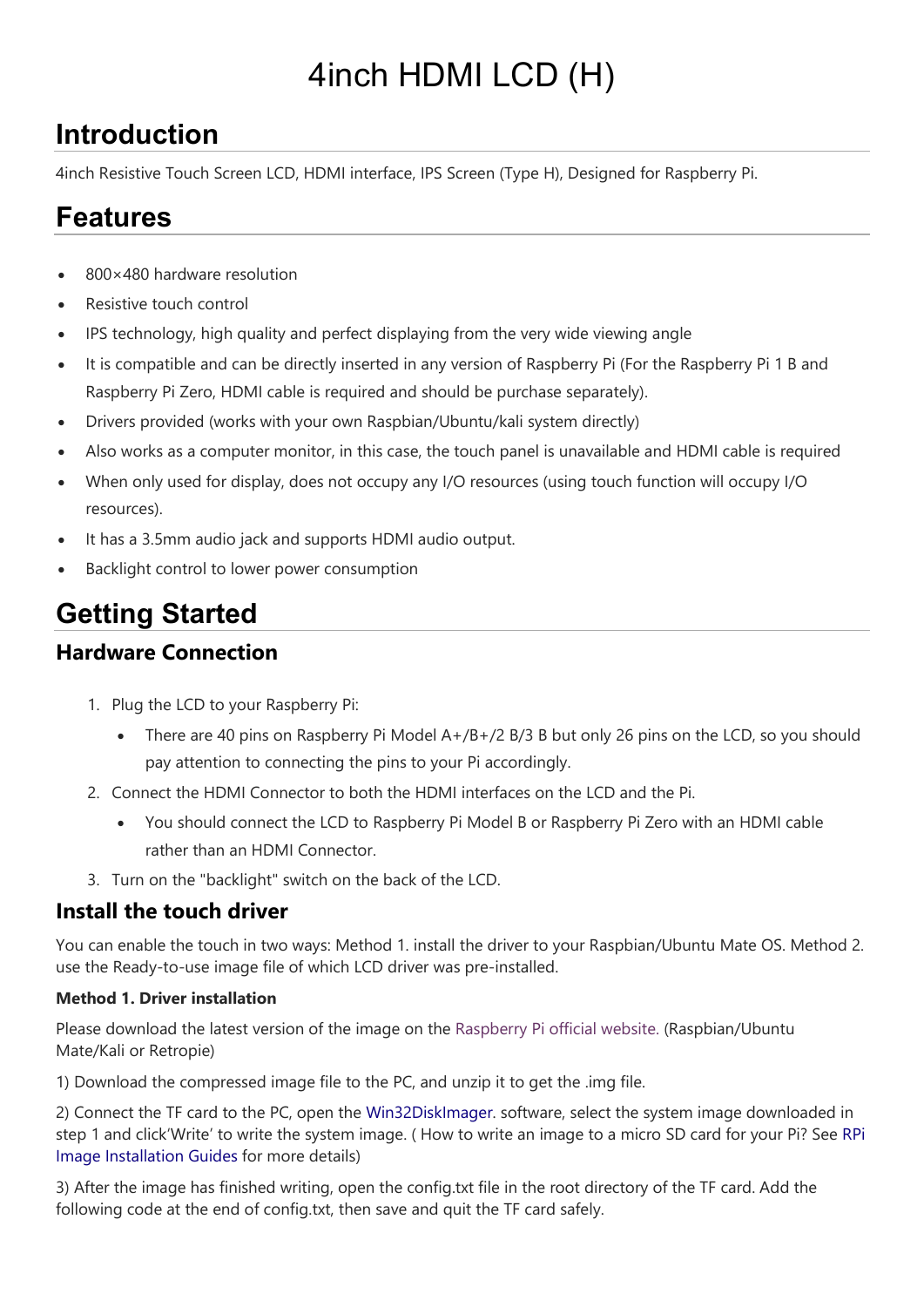```
hdmi_group=2
hdmi_mode=87
hdmi_cvt 480 800 60 6 0 0 0
dtoverlay=ads7846,cs=1,penirq=25,penirq pull=2,speed=50000,keep vref on=0,swapxy=0,pmax=255,xohms=150,xmin=20
0,xmax=3900,ymin=200,ymax=3900
display_rotate=3
```
Note: For Raspberry Pi 4, you need to comment out dtoverlay=vc4-fkms-V3D.

#dtoverlay=vc4-fkms-V3D.

4) Connect the TF card to the Raspberry Pi, start the Raspberry Pi.The LCD will display after booting up, and then log in to the Raspberry Pi terminal (you can connect the Raspberry Pi to the HDMI display or log in remotely with SSH).

5) Then open the terminal of Raspberry Pi to install the touch driver which can be found in the /boot/ directory. **Note: The Raspberry Pi must be connected to the network, or else the touch driver won't be successfully installed.**

```
git clone https://github.com/waveshare/LCD-show.git
cd LCD-show/
chmod +x LCD4-800x480-show
1/T.CD4-800\times480-show
```
The touch function will work after restart. For ease of use, you can set the screen orientation, see: [#Screen](https://www.waveshare.com/wiki/4inch_HDMI_LCD_(H)#Screen_orientation_settings)  [orientation settings.](https://www.waveshare.com/wiki/4inch_HDMI_LCD_(H)#Screen_orientation_settings)

**Method 2. Using Ready-to-use image** The image file with pre-installed driver is located in the IMAGE directory of the CD. Extract the .7z file and you will get a .img file. Write the image to your micro SD card (How to write an image to a micro SD card for your Pi? See [RPi Image Installation](https://www.waveshare.com/wiki/RPi-Image-Installation-Guides) Guides for more details). Then insert the card to your Pi, power up and enjoy it.

### **Screen orientation settings**

After touch driver installed, the screen orientation can be set by these commands:

• 0 degree rotation

```
cd LCD-show/
./LCD4-800x480-show 0
```
#### • 90 degree rotation

```
cd LCD-show/
./LCD4-800x480-show 90
```
180 degree rotation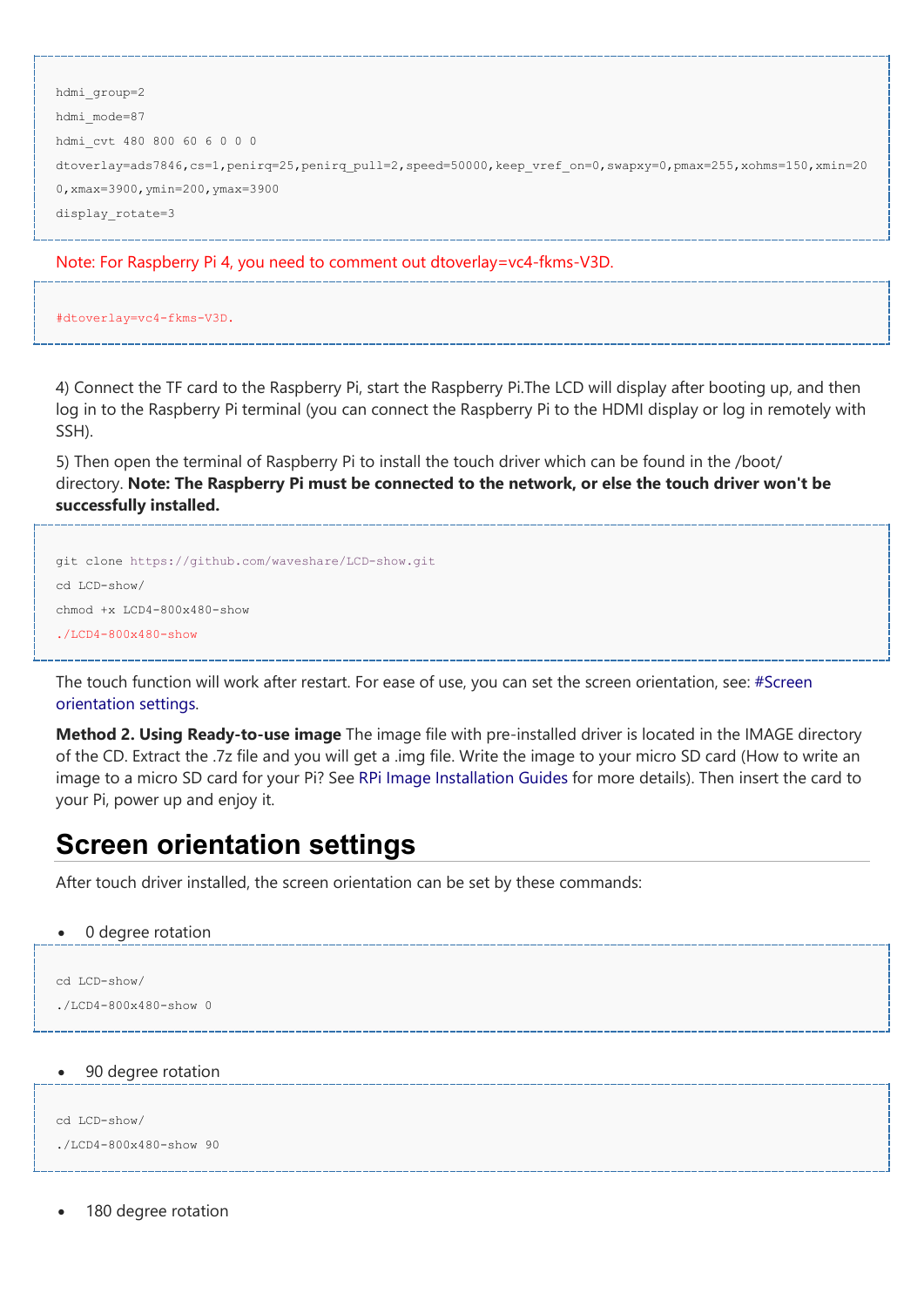./LCD4-800x480-show 180

• 270 degree rotation

```
cd LCD-show/
```

```
./LCD4-800x480-show 270
```
### **Touch screen calibration**

This LCD can be calibrated through the xinput-calibrator program. **Note: The Raspberry Pi must be connected to the network, or else the program won't be successfully installed.**

• Run the following command to install:

sudo apt-get install xinput-calibrator

- Click the "Menu" button on the taskbar, choose "Preference" -> "Calibrate Touchscreen".
- Finish the touch calibration following the prompts. Maybe rebooting is required to make calibration active.
- You can create a 99-calibration.conf file to save the touch parameters (not necessary if file exists).

```
sudo mkdir /etc/X11/xorg.conf.d
sudo nano /etc/X11/xorg.conf.d/99-calibration.conf
```
Save the touch parameters (may differ depending on LCD) to 99-calibration.conf, as shown in the picture:

```
Section "InputClass"
        Identifier
                        "calibration"
                       "ADS7846 Touchscreen"
        MatchProduct
        Option "Calibration" "208 3905 288 3910"
                                n_0Option "SwapAxes"
EndSection
```
- Press the keys Ctrl+X, and select option Y to save the modification.
- The modification will be valid after rebooting the system. Enter the following command for system reboot:

```
sudo reboot
```
### **Install virtual keyboard**

1.Execute the following code to install the corresponding software.

```
sudo apt-get update
sudo apt-get install matchbox-keyboard
sudo nano /usr/bin/toggle-matchbox-keyboard.sh
```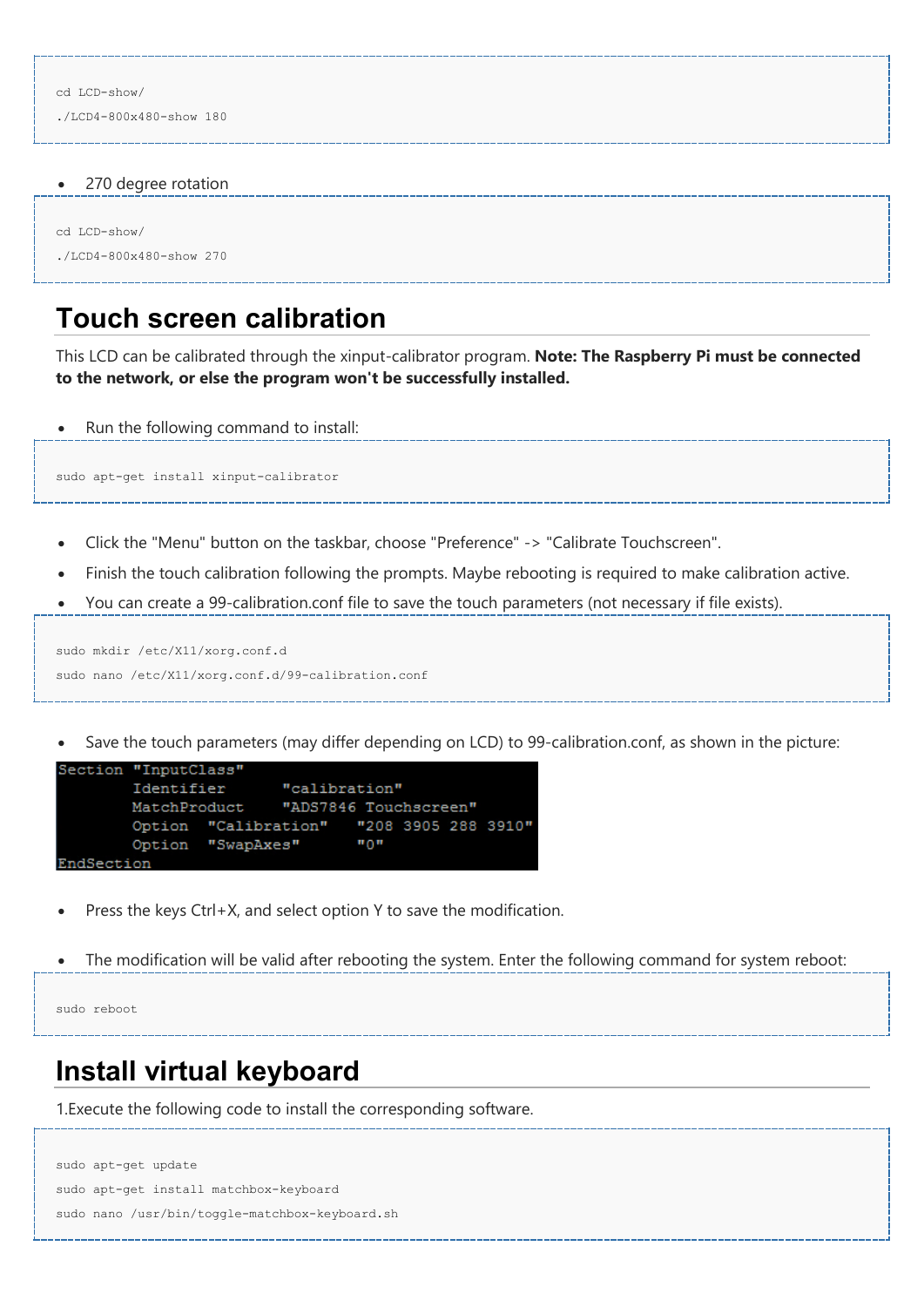#### 2.Copy the following content to toggle-matchbox-keyboard.sh, save and exit.

```
#!/bin/bash
#This script toggle the virtual keyboard
PID=`pidof matchbox-keyboard`
if [ ! -e $PID ]; then
killall matchbox-keyboard
else
matchbox-keyboard &
fi
```
#### 3.Execute the following code.

sudo chmod +x /usr/bin/toggle-matchbox-keyboard.sh sudo mkdir /usr/local/share/applications sudo nano /usr/local/share/applications/toggle-matchbox-keyboard.desktop

#### 4.Copy the following content to toggle-matchbox-keyboard.desktop, save and exit.

```
[Desktop Entry]
Name=Toggle Matchbox Keyboard
Comment=Toggle Matchbox Keyboard`
Exec=toggle-matchbox-keyboard.sh
Type=Application
Icon=matchbox-keyboard.png
Categories=Panel;Utility;MB
X-MB-INPUT-MECHANSIM=True
```
5.Execute the following code, this step must use the "pi" user authority, if you use the administrator authority, the file will not be found.

sudo nano /etc/xdg/lxpanel/LXDE-pi/panels/panel

#### 6.Find the code similar to the following.(the icon of different versions may be different)

```
Plugin {
type = launchbar
Config {
Button {
id=lxde-screenlock.desktop
}
Button {
id=lxde-logout.desktop
}
}
```
7. Add the following code to add a Button item, as shown below.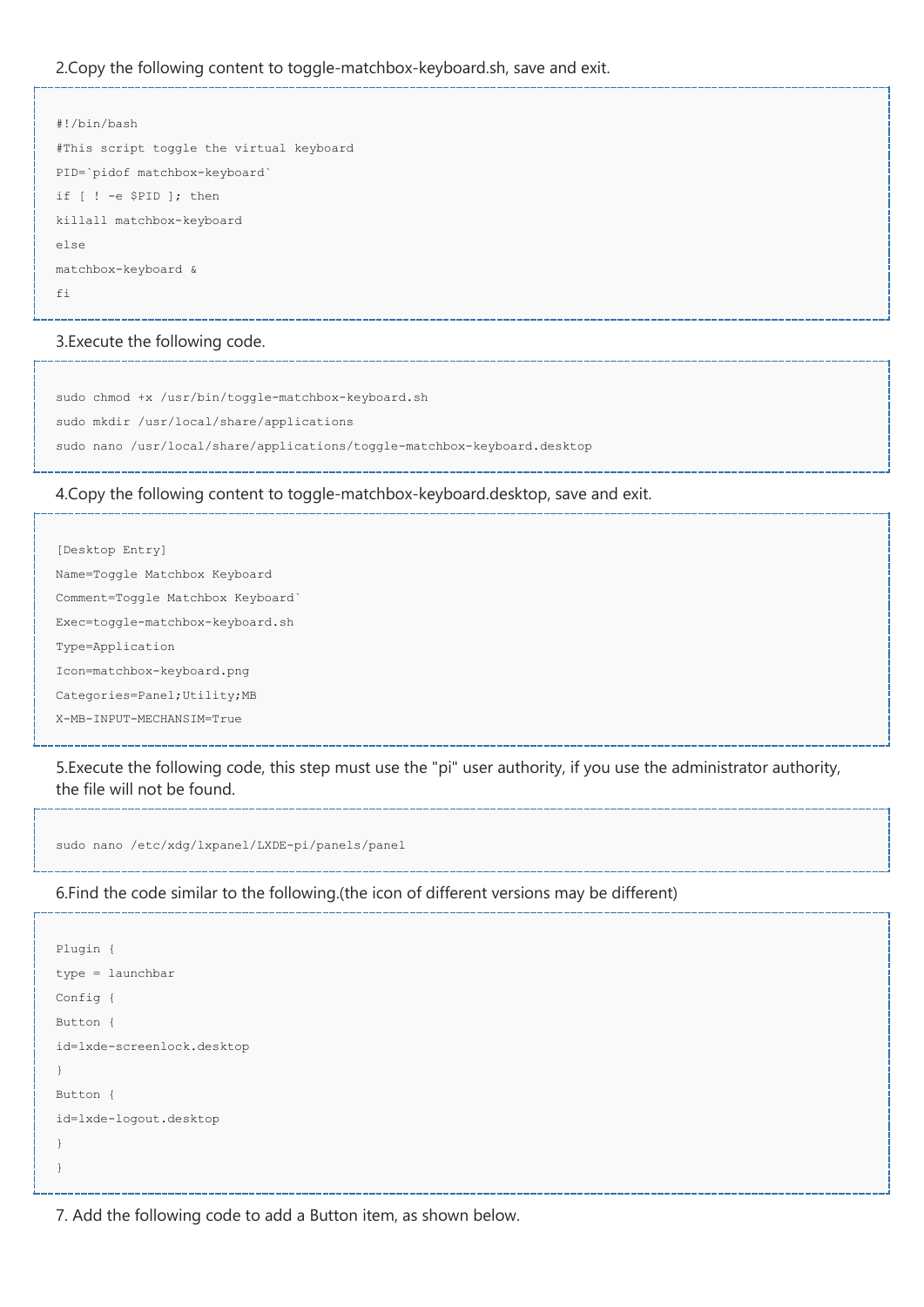```
Button {
```
}

id=/usr/local/share/applications/toggle-matchbox-keyboard.desktop

| Plugin {                                                          |  |
|-------------------------------------------------------------------|--|
| type=space                                                        |  |
| Config {                                                          |  |
| $51ze=8$                                                          |  |
| 3                                                                 |  |
|                                                                   |  |
| Plugin {                                                          |  |
| type=launchbar                                                    |  |
| Config {                                                          |  |
| Button (                                                          |  |
| id=/usr/local/share/applications/toggle-matchbox-keyboard.desktop |  |
|                                                                   |  |
| <b>Button</b>                                                     |  |
| id=/usr/share/applications/lxde-x-www-browser.desktop             |  |
|                                                                   |  |
| Button (                                                          |  |
| id=/usr/share/raspi-ui-overrides/applications/pcmanfm.desktop     |  |
|                                                                   |  |
| Button {                                                          |  |
| id=/usr/share/raspi-ui-overrides/applications/lxterminal.desktop  |  |
|                                                                   |  |
| Button (                                                          |  |
| id=/usr/share/applications/wolfram-mathematica.desktop            |  |
|                                                                   |  |
| Button {                                                          |  |
| id=/usr/share/applications/wolfram-language.desktop               |  |
|                                                                   |  |
|                                                                   |  |
|                                                                   |  |
| Plugin {                                                          |  |
| type=space                                                        |  |
| Config {                                                          |  |
| $51$ ze= $8$                                                      |  |
| y                                                                 |  |
|                                                                   |  |

8. Execute the following code to restart the system, you can see a virtual keyboard icon in the upper left corner of the LCD.

sudo reboot

## **Interface**

The pins labeled "NC" below means that those pins of Raspberry Pi are not occupied by the LCD, and the user can use them for other applications.

| PIN NO.                                         | <b>SYMBOL</b> | <b>DESCRIPTION</b>                |
|-------------------------------------------------|---------------|-----------------------------------|
| 1, 17                                           | 3.3V          | Power positive (3.3V power input) |
| $\vert$ 2, 4                                    | 5V            | Power positive (5V power input)   |
| $3, 5, 7, 8, 10, 11, 12, 13, 15, 16, 18,$<br>24 | NC            | <b>NC</b>                         |
| 6, 9, 14, 20, 25                                | <b>GND</b>    | Ground                            |